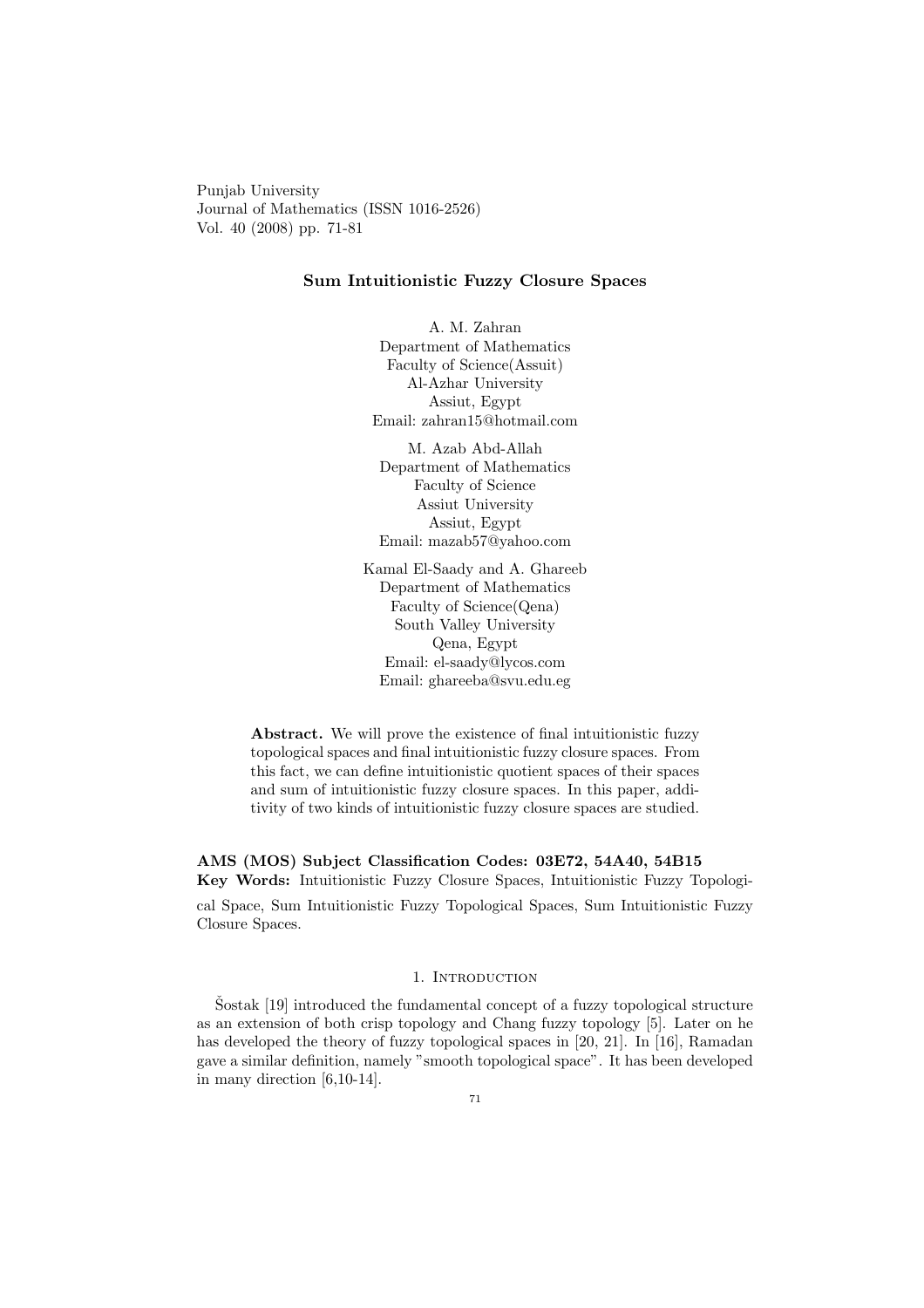As a generalization of fuzzy sets, the notion of intuitionistic fuzzy sets was introduced by Atanassov  $[2-4]$ . Recently, Coker and his colleagues  $[8, 9]$  introduced the notion of intuitionistic fuzzy topological space using intuitionistic fuzzy sets. Samanta and Mondal [17, 18] introduced the notion of intuitionistic gradation of openness as a generalization of intuitionistic fuzzy topological spaces [9] and smooth topological spaces.

In this paper, we will prove the existence of final intuitionistic fuzzy topological spaces and final intuitionistic fuzzy closure spaces. From this fact, we will define intuitionistic quotient spaces of their spaces. Moreover, the additivity of two kinds of intuitionistic fuzzy closure spaces are studied.

Throughout this paper, let X be a nonempty set,  $I = [0, 1], I_0 = (0, 1]$  and  $I_1 = [0, 1)$ . For  $\alpha \in I$ ,  $\overline{\alpha}(x) = \alpha$  for all  $x \in X$ . The family of all fuzzy sets on X denoted by  $I^X$ . Notions and notations not described in this paper are standard and usual.

### 2. Intuitionistic Fuzzy Topological Spaces

**Definition 1.** [18] An intuitionistic gradation of openness (IGO, for short) on X is an ordered pair  $(\tau, \tau^*)$  of functions from  $I^X$  to I such that:

- **(IGO1):**  $\tau(\lambda) + \tau*(\lambda) \leq 1$ , for each  $\lambda \in I^X$ ,
- (IGO2):  $\tau(\underline{0}) = \tau(\underline{1}) = 1, \tau *(\underline{0}) = \tau *(\underline{1}) = 0,$
- (IGO3):  $\tau(\lambda_1 \wedge \lambda_2) \geq \tau(\lambda_1) \wedge \tau(\lambda_2)$  and  $\tau * (\lambda_1 \wedge \lambda_2) \leq \tau * (\lambda_1) \vee \tau * (\lambda_2)$ , for each  $\lambda_i \in I^X$  and  $i \in \{1, 2\},\$
- $(\text{IGO4})$ :  $\tau(\bigvee_{i \in \Delta} \lambda_i) \geq \bigwedge_{i \in \Delta} \tau(\lambda_i)$  and  $\tau * (\bigvee_{i \in \Delta} \lambda_i) \leq \bigvee_{i \in \Delta} \tau * (\lambda_i)$ , for each family  $\{\lambda_i \in I^X | i \in \Delta\}.$

The triplet  $(X, \tau, \tau^*)$  is called an intuitionistic fuzzy topological space (ifts, for short).  $\tau$  and  $\tau$  may be interpreted as gradation of openness and gradation of nonopenness, respectively. Let  $(\tau_1, \tau_{1})$  and  $(\tau_2, \tau_{2})$  be IGO's on X. We say  $(\tau_1, \tau_{1})$  is finer than  $(\tau_2, \tau_{2})$   $((\tau_2, \tau_{2})$  is coarser than  $(\tau_1, \tau_{1})$  if  $\tau_2(\lambda) \leq \tau_1(\lambda)$ and  $\tau*_2(\lambda) \geq \tau*_1(\lambda)$  for all  $\lambda \in I^X$ .

**Definition 2** ([18]). Let  $(\tau, \tau^*)$  be an IGO on X and the functions  $\mathcal{F}, \mathcal{F}^* : I^X \to I$ defined by  $\mathcal{F}(\mu) = \tau(\underline{1} - \mu)$  and  $\mathcal{F}^*(\mu) = \tau * (\underline{1} - \mu)$  for all  $\mu \in I^X$ . Then  $(\mathcal{F}, \mathcal{F}^*)$ is called an intuitionistic gradation of closedness (IGC, for short) on X.

**Definition 3** ([15]). A function  $C: I^X \times I_{\text{o}} \times I_1 \to I^X$  is called an *intuitionistic* fuzzy closure operator if for each  $\lambda, \mu \in I^X$ ,  $r \in I_{\text{o}}$  and  $s \in I_1$  with  $r + s \leq 1$ , the operator  $\mathcal C$  satisfies the following conditions:

- (C1)  $C(0, r, s) = 0$ .
- $(C2)$   $\lambda \leq \mathcal{C}(\lambda, r, s)$ .
- (C3) if  $\lambda \leq \mu$ , then  $\mathcal{C}(\lambda, r, s) \leq \mathcal{C}(\mu, r, s)$ .
- (C4)  $C(\lambda, r, s) \vee C(\mu, r, s) = C(\lambda \vee \mu, r, s).$
- (C5)  $\mathcal{C}(\lambda, r, s) \leq \mathcal{C}(\lambda, r_1, s_1)$  if  $r \leq r_1$  and  $s \geq s_1$  with  $r_1 + s_1 \leq 1$ .

The pair  $(X, \mathcal{C})$  is called an intuitionistic fuzzy closure space. An intuitionistic fuzzy closure space  $(X, \mathcal{C})$  is called *topological* if

(C6) 
$$
\mathcal{C}(\mathcal{C}(\lambda, r, s), r, s) = \mathcal{C}(\lambda, r, s)
$$
, for each  $\lambda \in I^X$  and  $r \in I_0, s \in I_1$  with  $r + s \leq 1$ .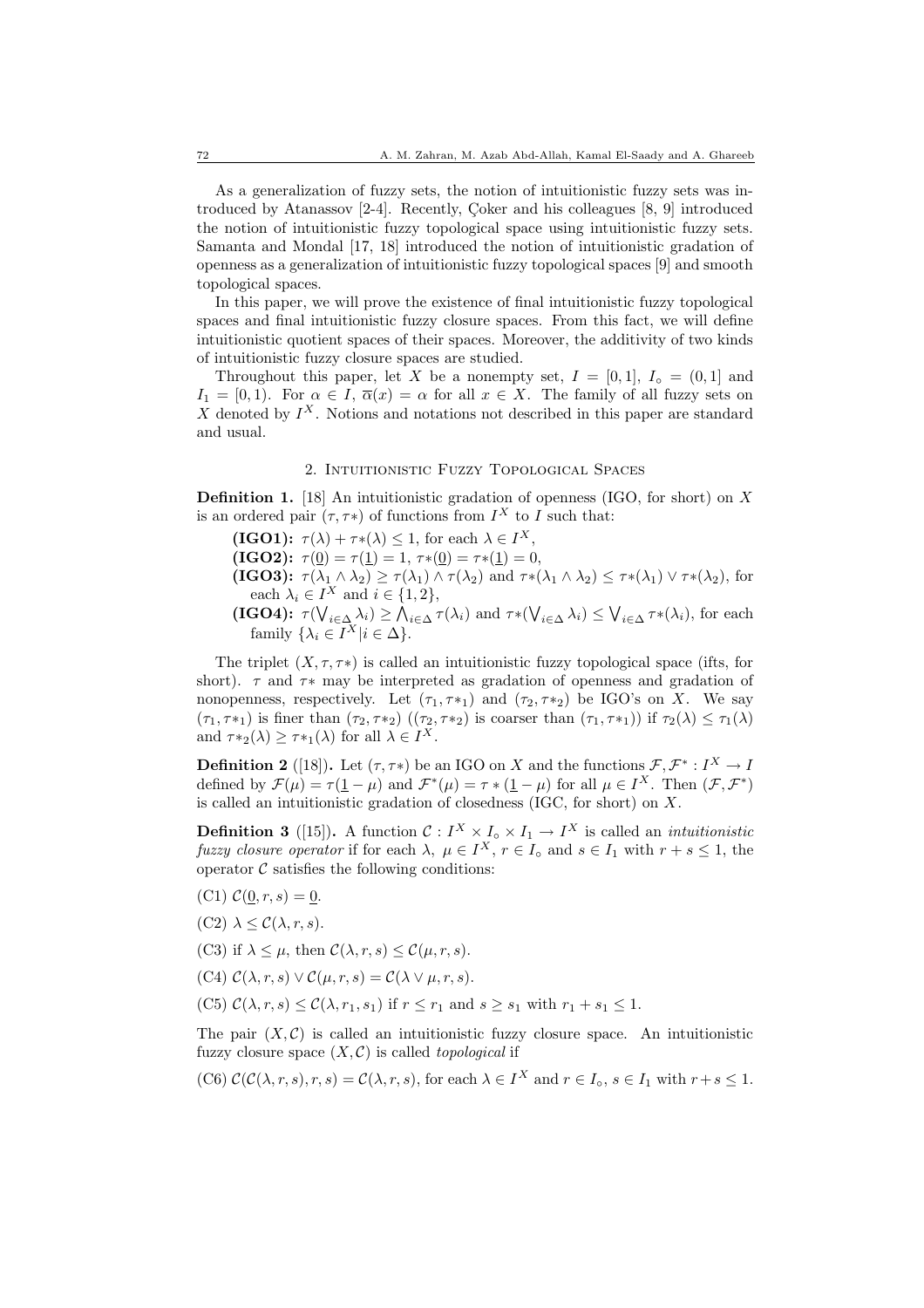Let  $C_1$  and  $C_2$  be intuitionistic intuitionistic fuzzy closure operators on X. We say that  $C_1$  is finer than  $C_2$  ( $C_2$  is coarser than  $C_1$ ) iff  $C_1(\lambda, r, s) \le C_2(\lambda, r, s)$ , for each  $\lambda \in I^X$  and  $r \in I_0$ ,  $s \in I_1$  with  $r + s \leq 1$ .

**Theorem 4** ([15]). Let  $(X, \tau, \tau^*)$  be an ifts. Then for each  $r \in I_o$ ,  $s \in I_1$ ,  $\lambda \in I^X$ we define an operator  $\mathcal{C}_{\tau,\tau*}: I^X \times I_{\circ} \times I_1 \to I^X$  as follows

$$
\mathcal{C}_{\tau,\tau*}(\lambda,r,s) = \bigwedge \{\mu \in I^X \mid \lambda \leq \mu, \tau(\underline{1}-\mu) \geq r, \tau*(\underline{1}-\mu) \leq s\}.
$$

Then  $\mathcal{C}_{\tau,\tau\ast}$  is an intuitionistic fuzzy closure operator.

**Theorem 5** ([15]). Let  $(X, \mathcal{C})$  be an intuitionistic fuzzy closure space. Define the functions  $\tau_{\mathcal{C}}, \tau_{\mathcal{C}} : I^X \to I$  by

$$
\tau_{\mathcal{C}}(\lambda) = \bigvee \{r \in I_o \mid \mathcal{C}(\underline{1} - \lambda, r, s) = \underline{1} - \lambda\},\
$$

$$
\tau *_{\mathcal{C}}(\lambda) = \bigwedge \{s \in I_1 \mid \mathcal{C}(\underline{1} - \lambda, r, s) = \underline{1} - \lambda\}.
$$

Then:

(1)  $(\tau_{\mathcal{C}}, \tau *_{\mathcal{C}})$  is an IGO on X.

(2) We have  $C = C_{\tau_c, \tau *_{\mathcal{C}}}$  iff  $(X, \mathcal{C})$  satisfies the following conditions:

(a) It is a topological intuitionistic fuzzy closure space.

(b) If  $r_1 = \bigvee \{r \in I \circ \mid C(\lambda, r, s) = \lambda\}$  and  $s_1 = \bigwedge \{s \in I_1 \mid C(\lambda, r, s) = \lambda\},\$  then  $\mathcal{C}(\lambda, r_1, s_1) = \lambda.$ 

**Definition 6** ([15]). Let  $(X, \tau_1, \tau_{*1})$  and  $(Y, \tau_2, \tau_{*2})$  be ifts's. A function  $f$ :  $X \to Y$  is called an intuitionistic fuzzy continuous if  $\tau_1(f^{-1}(\mu)) \geq \tau_2(\mu)$  and  $\tau_{*1}(f^{-1}(\mu)) \leq \tau_{*2}(\mu)$  for all  $\mu \in I^Y$ . Equivalently,  $\mathcal{F}_1(f^{-1}(\mu)) \geq \mathcal{F}_2(\mu)$  and  $\mathcal{F}_{1}^{*}(f^{-1}(\mu)) \leq \mathcal{F}_{2}^{*}(\mu)$  for all  $\mu \in I^{Y}$ .

**Definition 7** ([1]). Let  $(X, C_1)$  and  $(Y, C_2)$  be two intuitionistic fuzzy closure spaces. A function  $f: (X, C_1) \to (Y, C_2)$  is said to be a C-map if for all  $\lambda \in I^X$ ,  $r \in I_0$ ,  $s \in I_1$  with  $r + s \leq 1$ ,

$$
f(\mathcal{C}_1(\lambda,r,s)) \leq \mathcal{C}_2(f(\lambda),r,s).
$$

**Theorem 8** ([1]). Let  $(X, \tau_1, \tau_{*1})$  and  $(Y, \tau_2, \tau_{*2})$  be ifts's. A function  $f:(X, \tau_1, \tau_{*1}) \rightarrow (Y, \tau_2, \tau_{*2})$  is an intuitionistic fuzzy continuous iff  $f:(X,\mathcal{C}_{\tau_1,\tau_{*1}})\to(Y,\mathcal{C}_{\tau_2,\tau_{*2}})$  is a  $\mathcal{C}\text{-}map.$ 

Using Theorem 8, we can easily prove the following corollary:

**Corollary 9** ([1]). Let  $(X, \mathcal{C}_1)$  and  $(Y, \mathcal{C}_2)$  be intuitionistic fuzzy closure spaces. If  $f : (X, \mathcal{C}_1) \to (Y, \mathcal{C}_2)$  is  $\mathcal{C}\text{-}map$ , then  $f : (X, \mathcal{T}_{\mathcal{C}_1}, \mathcal{T}_{\mathcal{C}_1}^*) \to (Y, \mathcal{T}_{\mathcal{C}_2}, \mathcal{T}_{\mathcal{C}_2}^*)$  is an intuitionistic fuzzy continuous map.

**Definition 10.** An intuitionistic fuzzy topological property  $\xi$  is called an additive, if for any family of intuitionistic fuzzy topological spaces  $\{(X_i, \tau_i, \tau_{i})\}_{i \in \Gamma}$  with property  $\xi$ , then the sum  $(X, \tau, \tau^*)$  also has property  $\xi$ 

**Definition 11.** An intuitionistic fuzzy closure space  $(X, \mathcal{C})$  is said to be:

 $(r, s)$ -fuzzy- $T_0$ : If for all  $x, y \in X$  such that  $x \neq y$ , there exists  $\lambda \in I^X$  such that  $\mathcal{C}(\lambda, r, s) = \lambda$  and  $\lambda(x) \neq \lambda(y)$ , where  $r \in I_{\circ}, s \in S_1$ .

 $(r, s)$ -fuzzy- $T_1$ : If  $\mathcal{C}(\chi_{\{x\}}, r, s) \leq \chi_{\{x\}}$ , for each  $x \in X$ , where  $r \in I_0$ ,  $s \in S_1$  and  $\chi_{\{x\}}$  is the characteristic function of x.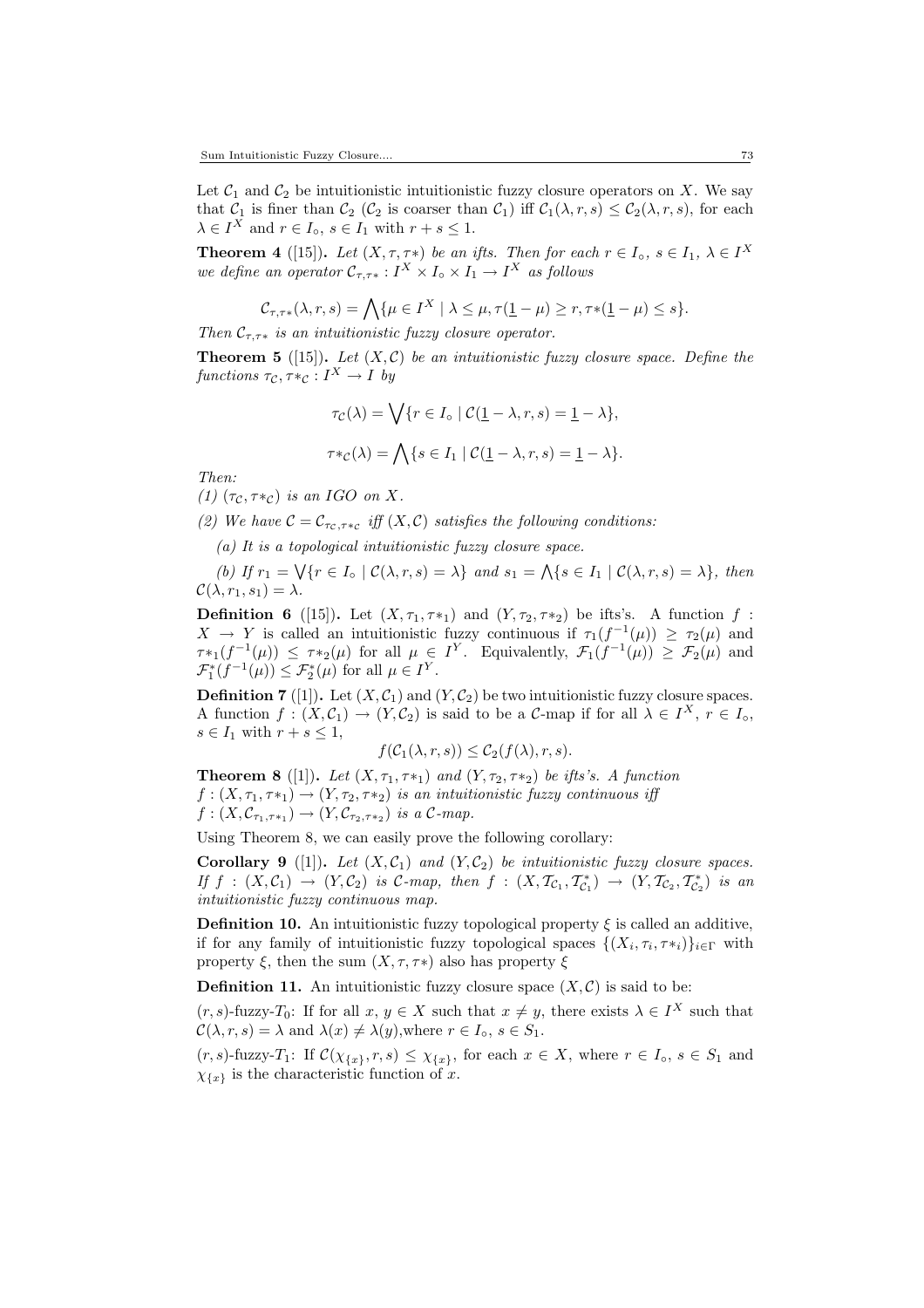#### 3. Final Intuitionistic Fuzzy Topological Spaces

**Theorem 12.** Let Y be a set and  $\{(X_i, \tau_i, \tau_{*i})\}_{i \in \Gamma}$  be a family of intuitionistic fuzzy topological spaces. Let  $f_i: X_i \to Y$  be a function for each  $i \in \Gamma$ . Define the functions  $\tau, \tau^*: I^Y \to I$  by

$$
\tau(\lambda) = \bigwedge_{i \in \Gamma} \tau_i(f_i^{-1}(\lambda)), \ \tau * (\lambda) = \bigvee_{i \in \Gamma} \tau *_{i}(f_i^{-1}(\lambda)).
$$

Then:

(1)  $(\tau, \tau^*)$  is the finest intuitionistic fuzzy topology on Y for which each  $f_i$  is intuitionistic fuzzy continuous.

(2)  $f: (Y, \tau, \tau^*) \to (Z, \tau_Z, \tau^*Z)$  is an intuitionistic fuzzy continuous map iff each  $f \circ f_i \colon (X.\tau_i, \tau *_i) \to (Z,\tau_Z, \tau *_Z)$  is intuitionistic fuzzy continuous.

*Proof.* (1) (IGO1) and (IGO2) are trivial from the definition of  $\tau$ ,  $\tau$ \*.

(IGO3)

$$
\tau(\lambda \wedge \mu) = \tau_i(f_i^{-1}(\lambda) \wedge f_i^{-1}(\mu))
$$
  
\n
$$
\geq \tau_i(f_i^{-1}(\lambda) \wedge \tau_i(f_i^{-1}(\mu)))
$$
  
\n
$$
\geq \tau(\lambda) \wedge \tau(\mu).
$$

and

$$
\tau * (\lambda \wedge \mu) = \tau *_{i} (f_{i}^{-1}(\lambda) \wedge f_{i}^{-1}(\mu))
$$
  
\n
$$
\leq \tau *_{i} (f_{i}^{-1}(\lambda) \vee \tau *_{i} (f_{i}^{-1}(\mu)))
$$
  
\n
$$
\leq \tau * (\lambda) \vee \tau * (\mu),
$$

which is a contradiction. Hence  $\tau(\lambda \wedge \mu) \geq \tau(\lambda) \wedge \tau(\mu)$ ,  $\tau^*(\lambda \wedge \mu) \leq \tau^*(\lambda) \vee \tau^*(\mu)$ .

(IGO4) We will try to prove that  $\tau(\bigvee_{i\in\Gamma}\lambda_i)\geq \bigvee_{i\in\Gamma}\tau(\lambda_i), \tau^*(\bigvee_{i\in\Gamma}\lambda_i)\leq \bigvee_{i\in\Gamma}\tau^*(\lambda_i).$ Suppose  $\tau(\bigvee_{i\in \Gamma} \lambda_i) \not\geq \bigvee_{i\in \Gamma} \tau(\lambda_i)$  and  $\tau * (\bigvee_{i\in \Gamma} \lambda_i) \not\leq \bigvee_{i\in \Gamma} \tau * (\lambda_i)$ . From the definition of  $(\tau, \tau^*)$ , there exists  $i \in \Gamma$  such that

$$
\tau(\bigvee_{i \in \Gamma} \lambda_i) \leq \tau_i(f^{-1}(\bigvee_{i \in \Gamma} \lambda_i)) < \bigvee_{i \in \Gamma} \tau(\lambda_i)
$$

and

$$
\tau * (\bigvee_{i \in \Gamma} \lambda_i) \geq \tau *_{i} (f^{-1}(\bigvee_{i \in \Gamma} \lambda_i)) > \bigvee_{i \in \Gamma} \tau * (\lambda_i).
$$

But, we have

$$
\tau_i(f^{-1}(\bigvee_{i\in\Gamma}\lambda_i)) = \tau_i(\bigvee_{i\in\Gamma}f^{-1}(\lambda_i))
$$
\n
$$
\geq \bigvee_{i\in\Gamma}\tau(f^{-1}(\lambda_i))
$$
\n
$$
\geq \bigvee_{i\in\Gamma}\tau(\lambda_i).
$$

and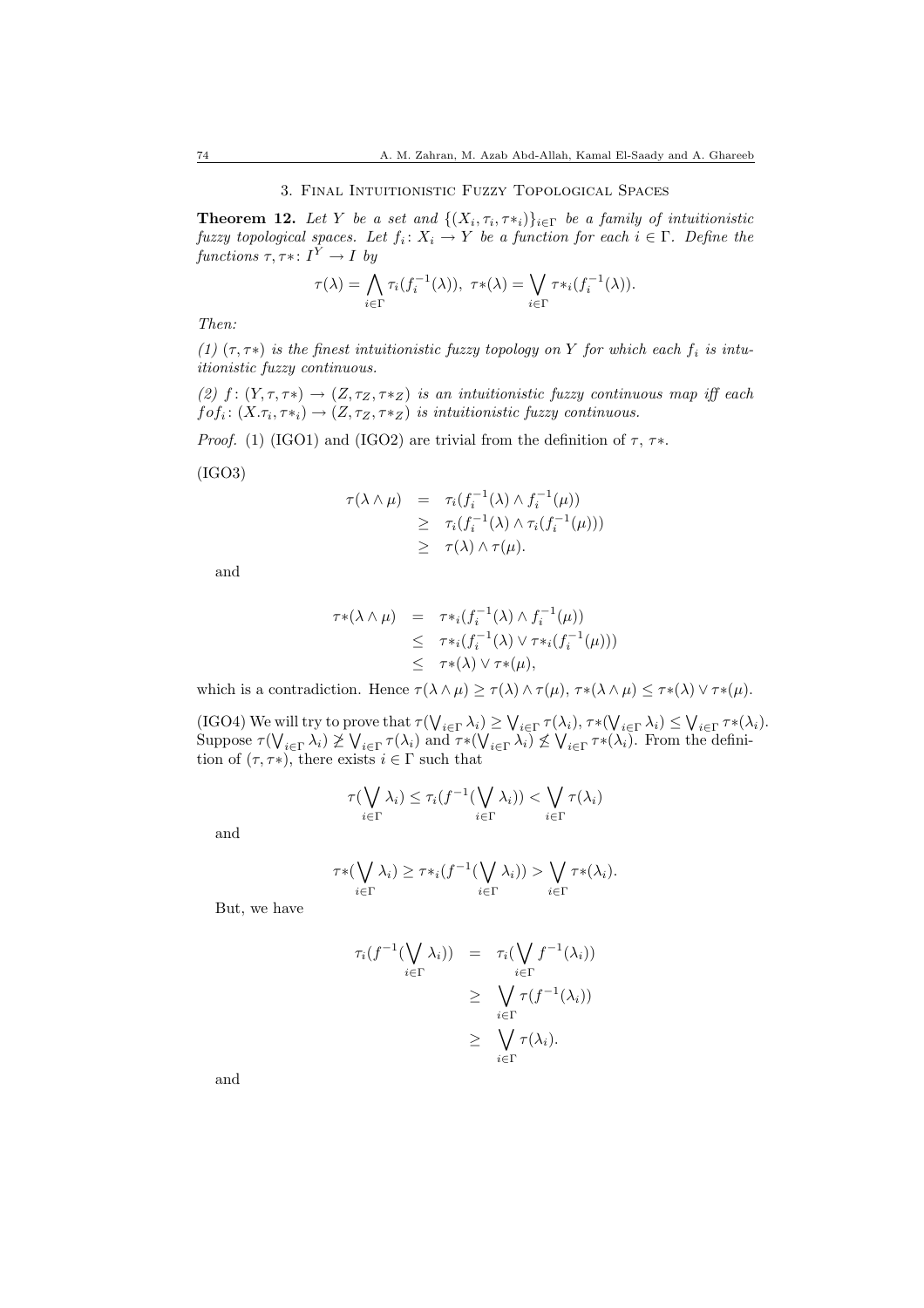$$
\tau *_{i}(f^{-1}(\bigvee_{i \in \Gamma} \lambda_{i})) = \tau *_{i}(\bigvee_{i \in \Gamma} f^{-1}(\lambda_{i}))
$$
\n
$$
\leq \bigvee_{i \in \Gamma} \tau * (f^{-1}(\lambda_{i}))
$$
\n
$$
\leq \bigvee_{i \in \Gamma} \tau * (\lambda_{i}),
$$

which is a contradiction. Hence  $\tau(\bigvee_{i\in\Gamma}\lambda_i)\geq \bigvee_{i\in\Gamma}\tau(\lambda_i), \tau^*(\bigvee_{i\in\Gamma}\lambda_i)\leq \bigvee_{i\in\Gamma}\tau^*(\lambda_i)$ for any family  $\{\lambda_i \mid i \in \Gamma\} \subseteq I^Y$ .

Secondly, since  $\tau(\lambda) \leq \tau_i(f_i^{-1}(\lambda))$  and  $\tau^*(\lambda) \geq \tau^*(f_i^{-1}(\lambda))$  for each  $i \in \Gamma$ , each  $f_i$ is intuitionistic fuzzy continuous map.

Finally, we will show that  $(\tau, \tau^*)$  is the finest intuitionistic fuzzy topology on Y for which each  $f_i$  is intuitionistic fuzzy continuous map. If  $f_i: (X_i, \tau_i, \tau *_i) \to$  $(Y, \tau^*, \tau^{*})$  is intuitionistic fuzzy continuous, we have  $\tau^*(\nu) \leq \tau_i^*(f_i^{-1}(\nu))$  and  $\tau^{*}(v) \geq \tau^{*}(f_i^{-1}(v)),$  for each  $i \in \Gamma, \nu \in I^Y$ . By using the definition of  $\tau, \tau^*$ , it follows  $\tau^*(\nu) \leq \tau(\nu)$  and  $\tau^{**}(\nu) \geq \tau^{*}(\nu)$  for all  $\nu \in I^Y$ .

### $(2)$  ( $\Rightarrow$  .) Trivial.

 $(\Leftarrow.)$  Since  $f \circ f_i : (X, \tau_i, \tau *_i) \to (Z, \tau_Z, \tau *_Z)$  is an intuitionistic fuzzy continuous, we have for each  $\mu \in I^Z$ ,

$$
\tau_Z(\mu) \le \tau_i((f \circ f_i)^{-1}(\mu)) = \tau_i(f_i^{-1}(f^{-1}(\mu))).
$$

and

$$
\tau *_{Z}(\mu) \geq \tau *_{i}((f \circ f_{i})^{-1}(\mu)) = \tau *_{i}(f_{i}^{-1}(f^{-1}(\mu))).
$$

By using the definition of  $\tau$ ,  $\tau$ \*, it follows  $\tau_Z(\mu) \leq \tau(f^{-1}(\mu))$  and  $\tau *_Z(\mu) \geq$  $\tau * (f^{-1}(\mu))$  for each  $\mu \in I^{\mathbb{Z}}$ . Hence  $f : (Y, \tau, \tau^*) \to (Z, \tau_Z, \tau^*Z)$  is intuitionistic fuzzy continuous map.

$$
\qquad \qquad \Box
$$

**Definition 13.** The structure  $(\tau, \tau^*)$  defined in Theorem 12 is called the final intuitionistic fuzzy topology on Y associated with the families  $\{(X_i, \tau_i, \tau_{i})\}_{i \in \Gamma}$ and  $(f_i)_{i \in \Gamma}$ .

# Corollary 14. ( Sum Intuitionistic fuzzy topological spaces )

Let  $\{(X_i, \tau_i, \tau *_i)\}_{i \in \Gamma}$  be a family of intuitionistic fuzzy topological spaces, for different  $i, j \in \Gamma$ .  $X_i$  and  $X_j$  be disjoint,  $X = \bigcup_{i \in \Gamma} X_i$ . Let  $id_i : X_i \to X$  be the identity map for which  $i \in \Gamma$ . Define functions  $\tau, \tau^*: I^Y \to I$  by

$$
\tau(\lambda) = \bigwedge_{i \in \Gamma} \tau_i(id_i^{-1}(\lambda)), \ \tau*(\lambda) = \bigvee_{i \in \Gamma} \tau *_{i}(id_i^{-1}(\lambda)).
$$

Then:

(1)  $(\tau, \tau^*)$  is the finest intuitionistic fuzzy topology on X for which each id<sub>i</sub> is intuitionistic fuzzy continuous.

(2)  $f: (X, \tau, \tau^*) \to (Z, \tau_Z, \tau^*Z)$  is an intuitionistic fuzzy continuous map iff each  $foid_i: (X, \tau_i, \tau *_i) \rightarrow (Z, \tau_Z, \tau *_Z)$  is intuitionistic fuzzy continuous map.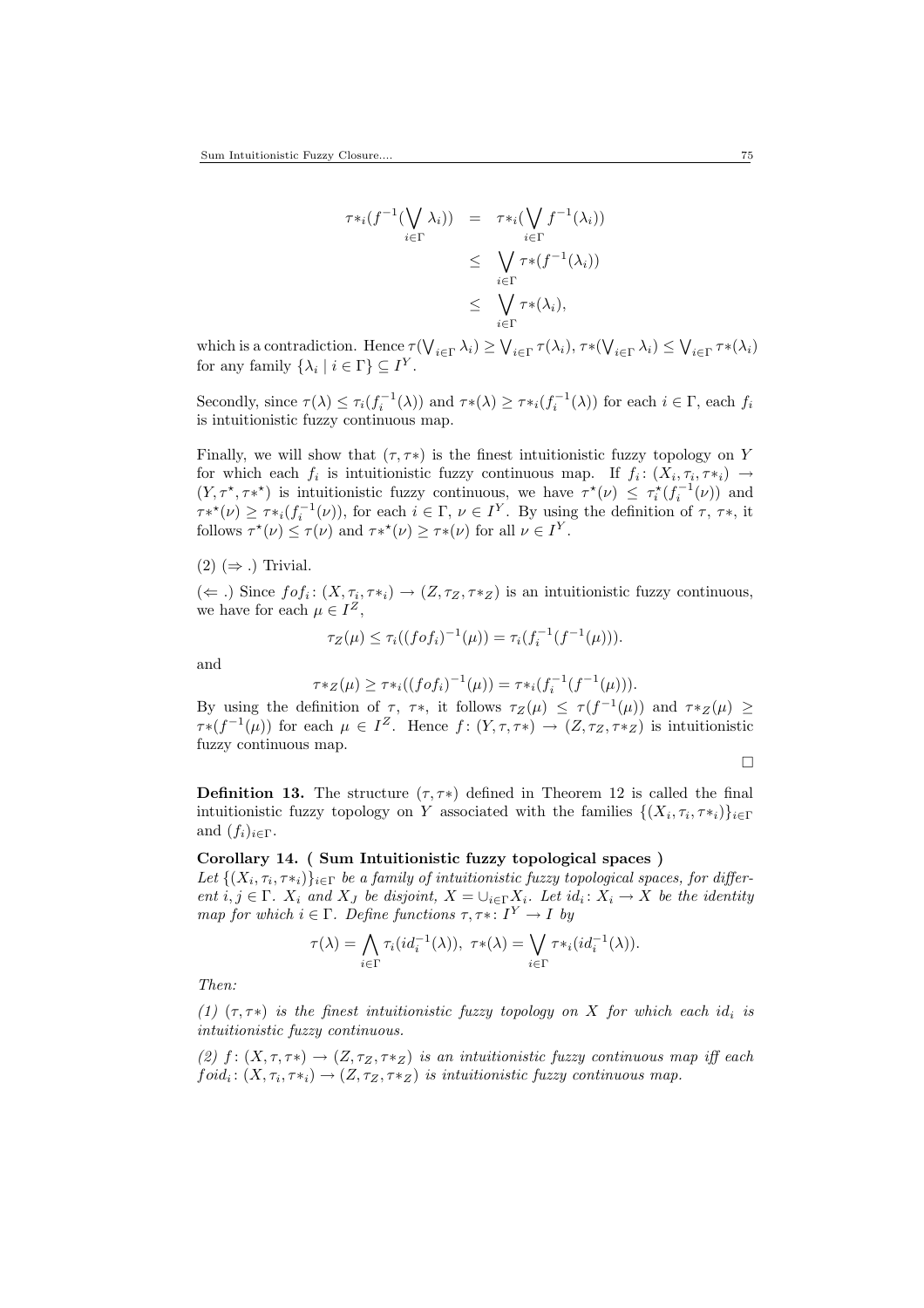Corollary 15. Let Y be a set and  $(X, \tau, \tau^*)$  be an intuitionistic fuzzy topological space. Let  $f: X \to Y$  be a surjective function. Define the functions  $\tau^f, \tau^{*f}: I^Y \to I$ by

$$
\tau^f(\lambda) = \tau(f^{-1}(\lambda)), \ \tau^{f}(\lambda) = \tau^{f^{-1}(\lambda)}
$$

Then:

(1)  $(\tau^f, \tau^{f})$  is the finest intuitionistic fuzzy topology on X which f is intuitionistic fuzzy continuous.

(2)  $g: (Y, \tau^f, \tau^{f}) \to (Z, \tau_Z, \tau^{f}z)$  is an intuitionistic fuzzy continuous iff  $gof: (X, \tau, \tau^*) \to (Z, \tau_Z, \tau^*Z)$  is intuitionistic fuzzy continuous.

**Definition 16.** Let  $(X, \tau, \tau^*)$  be an intuitionistic fuzzy topological space and Y a set. Let  $f: X \to Y$  be a surjective function. The final intuitionistic fuzzy topological spaces  $\tau^f$  on Y associated the  $(X, \tau, \tau^*)$  and f is called the quotient intuitionistic fuzzy topological space and the function  $f$  is called fuzzy quotient map.

**Theorem 17.** Let  $(X, \tau_1, \tau_2)$  and  $(Y, \tau_2, \tau_2)$  be intuitionistic fuzzy topological spaces. Let  $f: (X, \tau_1, \tau_{*1}) \to (Y, \tau_2, \tau_{*2})$  is a surjective intuitionistic fuzzy continuous function .

(1) If f is an intuitionistic open function, then f is intuitionistic fuzzy quotient function.

(2) If f is an intuitionistic closed function, then f is intuitionistic fuzzy quotient function.

*Proof.* we only show that  $\tau_2 = \tau^f$ . By using Corollary 15, we have  $\tau(\lambda) \leq \tau^f(\lambda)$ and  $\tau*_2(\lambda) \geq \tau_*^f(\lambda)$  for all  $\lambda \in I^Y$ . Conversely, we have

τ

$$
\begin{array}{rcl}\nf(\lambda) & = & \tau_1(f^{-1}(\lambda)) \\
& \leq & \tau_2(f(f^{-1}(\lambda))) \\
& = & \tau_2(\lambda).\n\end{array}
$$

and

$$
\tau *^f(\lambda) = \tau *_{1}(f^{-1}(\lambda))
$$
  
\n
$$
\geq \tau *_{2}(f(f^{-1}(\lambda)))
$$
  
\n
$$
= \tau *_{2}(\lambda).
$$

 $(2)$  Trivial.

### 4. Final Intuitionistic Fuzzy Closure Spaces

**Theorem 18.** Let Y be a set and  $\{(X_i, \mathcal{C}_i)\}_{i \in \Gamma}$  be a family of intuitionistic fuzzy closure spaces. Let  $f_i: X_i \to Y$  be a surjective function for each  $i \in \Gamma$ . Define the function  $C: I^Y \times I_{\circ} \times I_1 \to I^Y$  by

$$
C_i(\lambda, r, s) = \bigvee_{i \in \Gamma} f_i(C_i(f_i^{-1}(\lambda), r, s)).
$$

Then:

(1) C is the finest intuitionistic fuzzy closure operator on Y for which each  $f_i$  is  $\mathcal{C}\text{-}map.$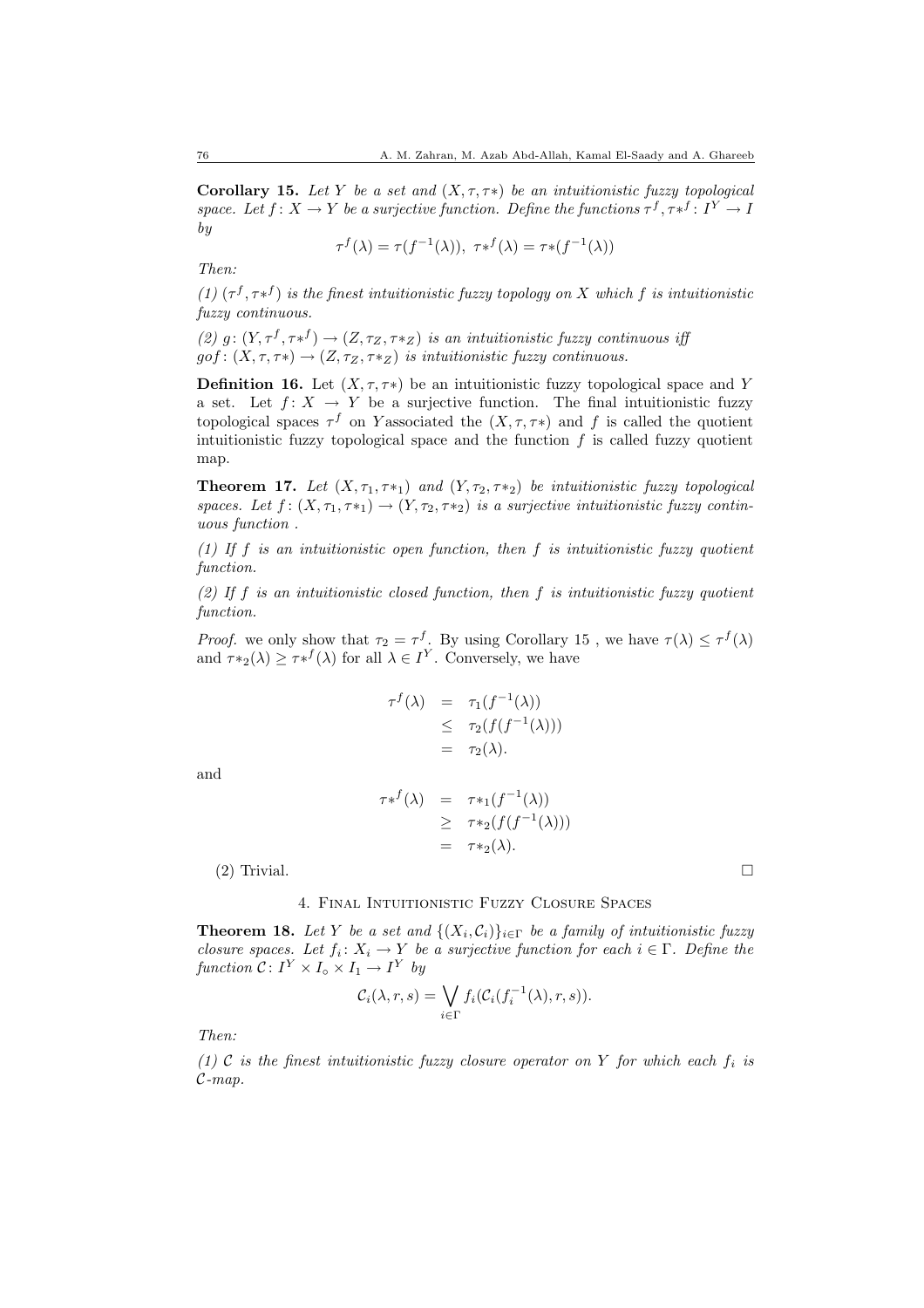(2)  $f: (Y, \mathcal{C}) \to (Z, \mathcal{C}_Z)$  is a  $\mathcal{C}\text{-}map$  iff each  $f \circ f_i: (X, \mathcal{C}_i) \to (Z, \mathcal{C}_Z)$  is  $\mathcal{C}\text{-}map$ .

*Proof.* (1) Firstly, we will show that  $\mathcal C$  is intuitionistic fuzzy closure operator on Y.  $(C1)$ ,  $(C3)$  and  $(C4)$  are easily proved from the definition of C. For  $(C2)$  we have

$$
\mathcal{C}(\lambda, r, s) = \bigvee_{i \in \Gamma} f_i(\mathcal{C}_i(f_i^{-1}(\lambda), r, s))
$$
  
\n
$$
\geq f_i(\mathcal{C}_i(f_i^{-1}(\lambda), r, s))
$$
  
\n
$$
\geq f_i(f_i^{-1}(\lambda)) = \lambda.
$$

Secondly, we have

$$
\mathcal{C}(f_i(\lambda), r, s) = \bigvee_{i \in \Gamma} f_i(\mathcal{C}_i(f_i^{-1}(\lambda), r, s))
$$
  
\n
$$
\geq f_i(\mathcal{C}_i(f_i^{-1}(\lambda), r, s))
$$
  
\n
$$
\geq f_i(\mathcal{C}_i(\lambda, r, s)).
$$

Hence  $f_i: (X_i, \mathcal{C}_i) \to (Y, \mathcal{C})$  is  $\mathcal{C}\text{-map}$ .

Finally, we will show that  $\mathcal C$  is the finest intuitionistic fuzzy closure operator on Y for which each  $f_i$  is C-map. If  $f_i: (X_i, C_i) \to (Y, C^*)$  is C-map for each  $i \in \Gamma$ , then we have, for each  $\lambda_i \in I^{X_i}$  and  $r \in I_0$ ,  $s \in I_1$ ,  $f_i(\mathcal{C}_i(\lambda_i, r, s)) \leq \mathcal{C}^*(f_i(\lambda_i), r, s)$ . It follows that

$$
\mathcal{C}(\lambda, r, s) = \bigvee_{i \in \Gamma} f_i(\mathcal{C}_i(f_i^{-1}(\lambda), r, s))
$$
  

$$
\leq \bigvee_{i \in \Gamma} \mathcal{C}^*(f_i(f_i^{-1}(\lambda), r, s))
$$
  

$$
= \mathcal{C}^*(\lambda, r, s).
$$

 $(2)$  ( $\Rightarrow$ ). Trivial.

 $(\Leftarrow)$ . Let  $f \circ f_i : (X_i, \mathcal{C}_i) \to (Z, \mathcal{C}_Z)$  be  $\mathcal{C}\text{-map}$ , then we have  $(f \circ f_i)(\mathcal{C}_i(\lambda_i,r,s) \leq \mathcal{C}_Z(f \circ f_i(\lambda_i),r,s)$ 

It follows that

$$
f(C(\lambda, r, s)) = f(\bigvee_{i \in \Gamma} f_i(C_i(f_i^{-1}(\lambda), r, s))))
$$
  
\n
$$
= \bigvee_{i \in \Gamma} f(f_i(C_i(f_i^{-1}(\lambda), r, s)))
$$
  
\n
$$
\leq \bigvee_{i \in \Gamma} C_Z(f(f_i(f_i^{-1}(\lambda))), r, s)
$$
  
\n
$$
= C_Z(f(\lambda), r, s).
$$

From Theorem 18, we can state the following definition.

 $\Box$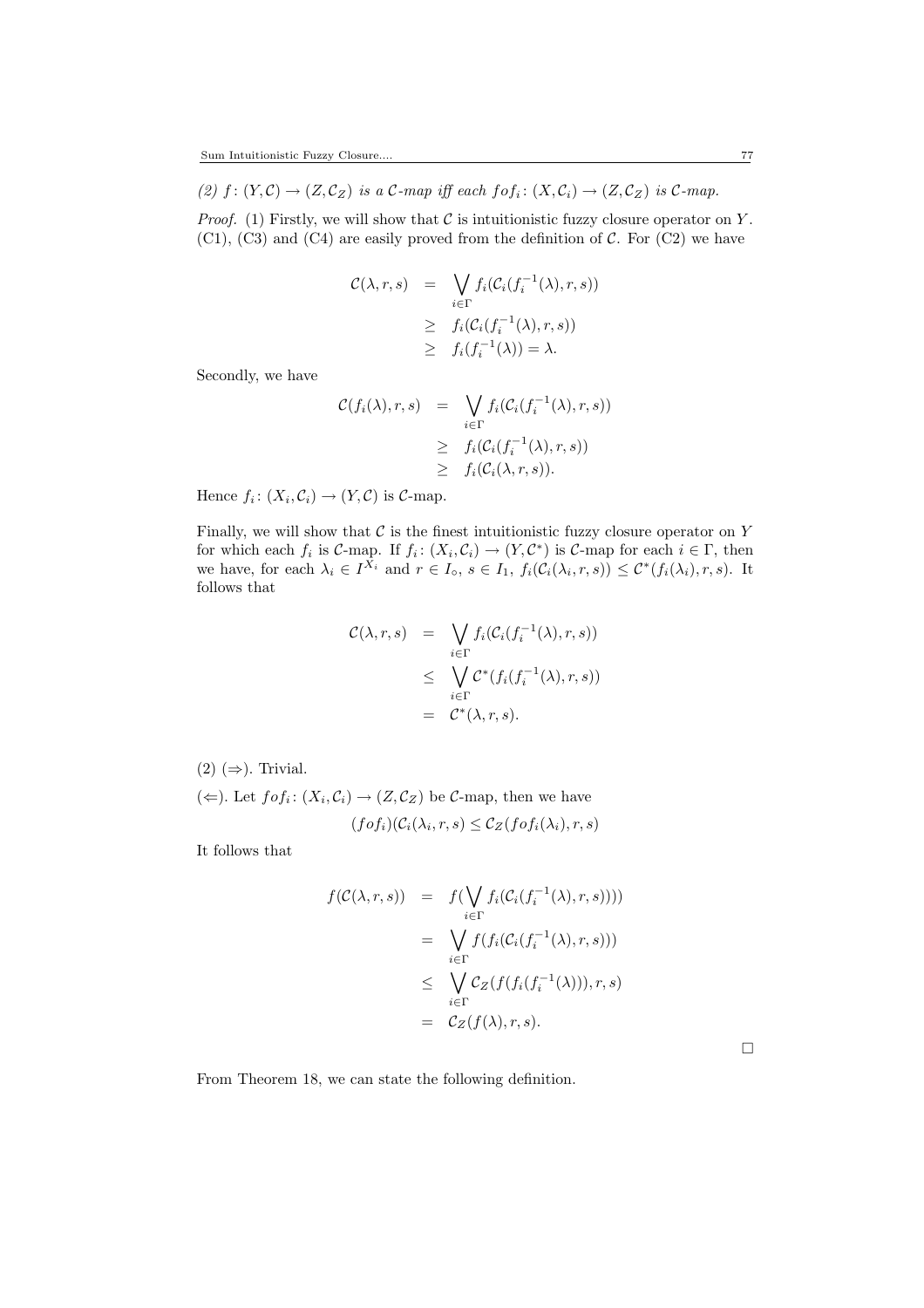**Definition 19.** The structure  $\mathcal{C}$  is called the final intuitionistic fuzzy closure operator on Y associated the families  $\{(X_i, C_i)\}\$ and  $(f_i)_{i \in \Gamma}$ .

Corollary 20. (Sum intuitionistic fuzzy closure spaces) Let  $\{(X_i, C_i)\}_{i \in \Gamma}$  be a family of intuitionistic fuzzy closure spaces, for different i,  $j \in \Gamma$ ,  $X_i$  and  $X_j$  be disjoint,  $X = \bigcup_{i \in \Gamma} X_i$ . Let id:  $X_i \to X$  be the identity map for each  $i \in \Gamma$ . Define the function  $C: I^X \times I_{\circ} \times I_1 \to I^X$  by

$$
\mathcal{C}(\lambda, r, s) = \bigvee_{i \in \Gamma} id_i(\mathcal{C}_i(id_i^{-1}(\lambda), r, s)).
$$

Then:

(1) C is the finest intuitionistic fuzzy closure operator on X for which each id<sub>i</sub> is  $\mathcal{C}\text{-}map.$ 

(2)  $f: (Y, \mathcal{C}) \to (Z, \mathcal{C}_Z)$  is a  $\mathcal{C}\text{-}map$  iff each  $foid_i: (X, \mathcal{C}_i) \to (Z, \mathcal{C}_Z)$  is  $\mathcal{C}\text{-}map$ .

**Definition 21.** Let  $(X, \mathcal{C})$  be an intuitionistic fuzzy closure space and Y a set. Let  $f: X \to Y$  be a surjective function. Define the function  $\mathcal{C}^f: I^Y \times I_{\circ} \times I_1 \to I^Y$  by

$$
\mathcal{C}^f(\lambda, r, s) = f(\mathcal{C}(f^{-1}(\lambda), r, s)).
$$

The  $(Y, \mathcal{C}^f)$  induced by f is called the intuitionistic fuzzy quotient space of  $(X, \mathcal{C})$ and the function  $f$  is called an intuitionistic fuzzy quotient map.

**Theorem 22.** Let Y be a set and  $\{(X_i, \tau_i, \tau_{*i})\}_{i \in \Gamma}$  be a family of intuitionistic fuzzy topological spaces. let  $f: X_i \to Y$  be surjective function for each  $i \in \Gamma$ and  $\{(X_i, \mathcal{C}_{\tau_i, \tau_{*i}})\}_{i \in \Gamma}$  a family of intuitionistic fuzzy closure spaces induced by  $\{(X_i, \tau_i, \tau_{*i})\}_{i \in \Gamma}$ . Define the functions  $\tau$  and  $\tau_{*}$  on Y as Theorem 18 and the function  $C: I^Y \times I_{\circ} \times I_1 \to I^Y$  by

$$
\mathcal{C}(\lambda, r, s) = \bigvee_{i \in \Gamma} f_i(\mathcal{C}_{\tau_i, \tau *_i} (f_i^{-1}(\lambda), r, s)).
$$

Then:

(1) C is finer than  $C_{\tau,\tau*}$  induced by  $(\tau,\tau*)$ .

(2)  $(\tau_{\mathcal{C}}, \tau_{\ast \mathcal{C}}) = (\tau, \tau_{\ast}).$ 

*Proof.* (1) Since  $f_i: (X, \tau_i, \tau_{i}) \to (Y, \tau, \tau_{i})$  is intuitionistic fuzzy continuous for each  $i \in \Gamma$ , by Theorem 8,  $f_i: (X_i, \mathcal{C}_{\tau_i, \tau_{*i}}) \to (Y, \mathcal{C}_{\tau, \tau_{*}})$  is a  $\mathcal{C}$ -map for each  $i \in \Gamma$ . From Theorem 18, C is finer than  $\mathcal{C}_{\tau,\tau^*}$ .

(2) First, we will show that for each  $i \in \Gamma$ ,  $f_i: (X_i, \tau_i, \tau_{i}) \to (Y, \tau_{\mathcal{C}}, \tau_{\mathcal{C}})$  is intuitionistic fuzzy continuous. Suppose there exists  $\lambda \in I^Y$  such that  $\tau *_{\mathcal{C}}(\lambda) \nleq$  $\tau_{i}(f_i^{-1}(\lambda))$  and  $\tau_{\mathcal{C}}(\lambda) \nleq \tau_i(f_i^{-1}(\lambda))$ . Then there exists  $r_o \in I_o$ ,  $s_o \in I_1$  with  $\mathcal{C}(\underline{1}-\lambda,\tau,s) = \underline{1}-\lambda$  such that  $\tau *_{\mathcal{C}}(\lambda) \geq r_{\circ} > \tau *_{i}(f_{i}^{-1}(\lambda))$  and  $\tau_{\mathcal{C}}(\lambda) \leq s_{\circ} <$  $\tau_i(f_i^{-1}(\lambda))$ . On the other hand, we have

$$
\begin{array}{rcl}\n\mathbf{1} - \lambda & = & \mathcal{C}(\mathbf{1} - \lambda, r, s) \\
& = & \bigvee_{i \in \Gamma} f_i(\mathcal{C}_{\tau_i, \tau *_i} (f_i^{-1}(\mathbf{1} - \lambda), r, s)) \\
& \geq & f_i^{-1}(\mathcal{C}_i(\mathbf{1} - f_i^{-1}(\lambda), r_\circ, s_\circ).\n\end{array}
$$

It implies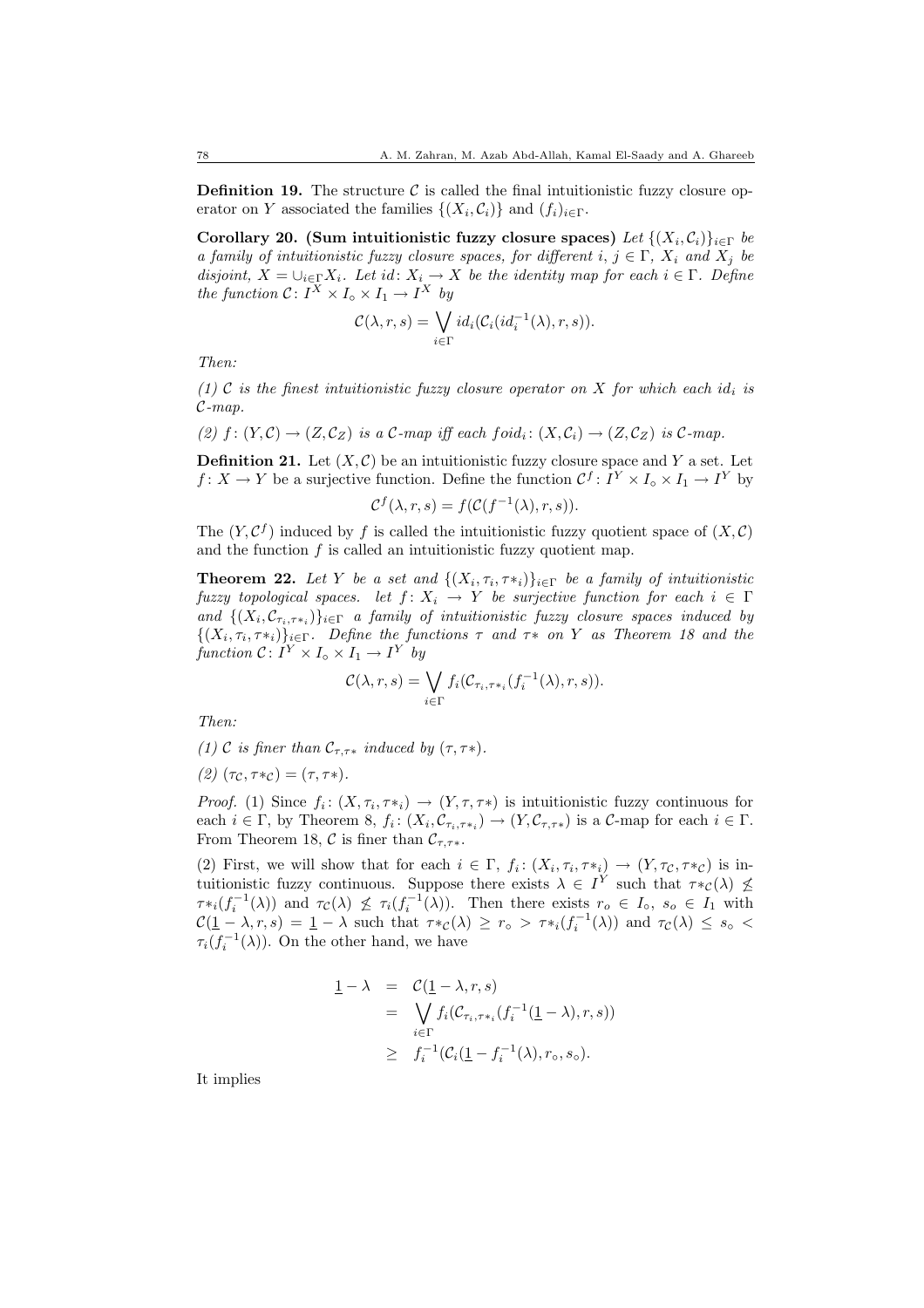$$
f_i^{-1}(\lambda) = f_i^{-1}(\underline{1} - \lambda)
$$
  
\n
$$
\geq f_i^{-1}(f_i(\mathcal{C}_{\tau, \tau^*}(\underline{1} - f_i^{-1}(\lambda), r_o, s_o)))
$$
  
\n
$$
\geq \mathcal{C}_{\tau_i, \tau^*i}(f_i^{-1}(\lambda), r_o, s_o).
$$

But we have  $\mathcal{C}_{\tau_i, \tau_{*i}}(f_i^{-1}(\lambda), r_\circ, s_\circ) = f_i^{-1}(\lambda)$ . Since  $\tau_{\mathcal{C}_{\tau_i}} = \tau_i$  and  $\tau_{\mathcal{C}_{\tau_{*i}}} = \tau_{*i}$ , we have  $\tau_i(f_i^{-1}(\lambda)) \geq r_\circ$  and  $\tau *_i(f_i^{-1}(\lambda)) \leq s_\circ$ , which is a contradiction. Hence  $f_i: (X_i, \tau_i, \tau *_i) \to (Y, \tau_{\mathcal{C}}, \tau *_i{\mathcal{C}})$  is intuitionistic fuzzy continuous.

Secondly, since  $(\tau, \tau^*)$  is the final intuitionistic fuzzy topology on Y, by Theorem 12, we have  $\tau_{\mathcal{C}}(\lambda) \leq \tau(\lambda)$  and  $\tau *_{\mathcal{C}}(\lambda) \geq \tau * (\lambda)$  for all  $\lambda \in I^Y$ . Conversely, since  $\tau_{\mathcal{C}_{\tau,\tau*}} = \tau$  and  $\tau *_{\mathcal{C}_{\tau,\tau*}} = \tau *$ , we only show that  $\tau_{\mathcal{C}_{\tau,\tau*}}(\lambda) \leq \tau_{\mathcal{C}}(\lambda)$  for all  $\lambda \in I^Y$ . Suppose there exists  $\lambda \in I^Y$  such that  $\tau_{\mathcal{C}_{\tau,\tau^*}}(\lambda) \not\geq \tau_{\mathcal{C}}(\lambda)$  and  $\tau_{\mathcal{C}_{\tau^*}}(\lambda) \not\leq \tau_{\mathcal{C}}(\lambda)$ . Then there exist  $r \circ \in I_0, s \circ \in I_1$  with  $\mathcal{C}_{\tau,\tau}([1-\lambda,r_0,s_0) = 1-\lambda$  such that  $\tau_{\mathcal{C}_{\tau,\tau*}}(\lambda) \geq r_{\circ} > \tau_{\mathcal{C}}(\lambda)$  and  $\tau_*\mathcal{C}_{\tau,\tau*}(\lambda) \leq s_{\circ} < \tau_*\mathcal{C}(\lambda)$ . On the other hand, we have

$$
\underline{1} - \lambda = \mathcal{C}_{\tau, \tau*}(\underline{1} - \lambda, r_\circ, s_\circ) \ge \mathcal{C}(\underline{1} - \lambda, r_\circ, s_\circ).
$$

Hence  $C(\underline{1} - \lambda, r_0, s_0) = \underline{1} - \lambda$ . So,  $\tau_c(\lambda) \geq r_0$  and  $\tau *_{\mathcal{C}}(\lambda) \leq s_0$ , which is a contradiction.  $\hfill \square$ 

**Example 23.** Let  $X = \{a, b\}$ ,  $Y = \{x\}$  be sets. Define  $\tau, \tau^*: I^X \to I$  as follows:

$$
\tau(\lambda) = \begin{cases}\n1, & \text{if } \lambda = \underline{1}, \underline{0}; \\
\frac{1}{2}, & \text{if } \lambda = \underline{1} - a_{0.5} \text{ or } \underline{1} - b_{0.7}; \\
\frac{1}{2}, & \text{if } \lambda = \underline{1} - (a_{0.5} \vee b_{0.7}); \\
0, & \text{otherwise.} \n\end{cases}
$$
\n
$$
\tau*(\lambda) = \begin{cases}\n0, & \text{if } \lambda = \underline{1}, \underline{0}; \\
\frac{1}{2}, & \text{if } \lambda = \underline{1} - a_{0.5} \text{ or } \underline{1} - b_{0.7}; \\
\frac{1}{2}, & \text{if } \lambda = \underline{1} - (a_{0.5} \vee b_{0.7}); \\
1, & \text{otherwise.} \n\end{cases}
$$

From Theorem 4, we obtain  $\mathcal{C}_{\tau,\tau*}: I^X \times I_{\circ} \times I_1 \to I^X$  as follows:

$$
\mathcal{C}_{\tau,\tau*}(\lambda,r,s) = \begin{cases}\n\underline{0}, & \text{if } \lambda = \underline{0}, r \in I_{\circ}, s \in I_{1}; \\
a_{0.5}, & \text{if } \underline{0} \neq \lambda \leq a_{0.5}, 0 < r \leq \frac{1}{2}, \frac{1}{2} < s \leq 1; \\
b_{0.7}, & \text{if } \underline{0} \neq \lambda \leq b_{0.7}, 0 < r \leq \frac{1}{2}, \frac{1}{2} < s \leq 1; \\
a_{0.5} \vee b_{0.7}, & \text{if } \lambda \leq a_{0.5} \vee b_{0.7}, \lambda \nleq a_{0.5}, \lambda \nleq b_{0.7}, \\
0 < r \leq \frac{1}{2}, \frac{1}{2} < s \leq 1; \\
\underline{1}, & \text{otherwise}.\n\end{cases}
$$

From Corollary 15, we have the quotient space  $\tau^f$ ,  $\tau^{*f}$  on Y of  $(X, \tau, \tau^*)$  as follows:

$$
\tau^f(\nu) = \tau(f^{-1}(\nu)) = \begin{cases} 1, & \text{if } \nu = \underline{0}, \underline{1}, \\ 0, & \text{otherwise.} \end{cases}
$$

$$
\tau^{f}(\nu) = \tau^{f^{-1}(\nu)} = \begin{cases} 0, & \text{if } \nu = \underline{0}, \underline{1}, \\ 1, & \text{otherwise.} \end{cases}
$$

From Theorem 4, we have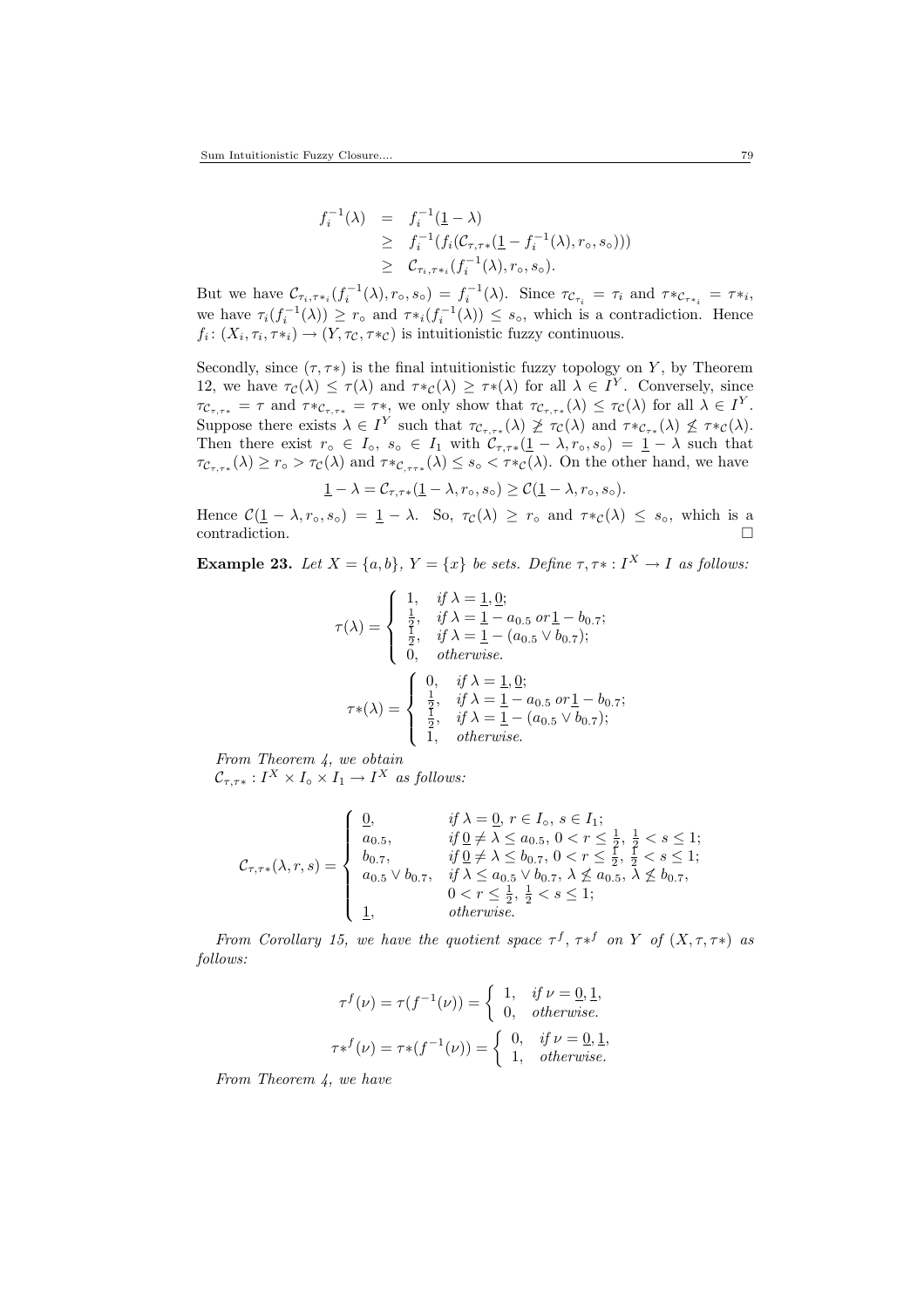$$
\mathcal{C}_{\tau^f, \tau^{*f}}(\nu, r, s) = \begin{cases} \frac{0}{1}, & \text{if } \nu = \underline{0}, r \in I_{\circ}, s \in I_1, \\ \frac{1}{1}, & \text{otherwise.} \end{cases}
$$

Since  $C^f(\nu, r, s) = f(C_{\tau, \tau *} (f^{-1}(\nu), r, s))$  from Theorem 22, we have

$$
\mathcal{C}^{f}(\nu,r,s) = \begin{cases} 0, & \text{if } \nu = \underline{0}, r \in I_{\circ}, s \in I_{1}, \\ x_{0.7}, & \text{if } \underline{0} \neq \nu \leq x_{0.5}, 0 < r \leq \frac{1}{2}, \frac{1}{2} < s \leq 1; \\ \underline{1}, & \text{otherwise.} \end{cases}
$$

Hence  $C_f$  is finer than  $C_{\tau^f, \tau^{*f}}$  and  $C_{\tau^f, \tau^{*f}} \neq C^f$ . Moreover,  $C^f$  is topological from Theorem 4. Since

$$
x_{0.7} = \mathcal{C}^f(x_{0.5}, \frac{1}{3}, \frac{1}{3}) \neq \mathcal{C}^f(\mathcal{C}^f(x_{0.5}, \frac{1}{3}, \frac{1}{3}), \frac{1}{3}, \frac{1}{3}) = 1,
$$

an intuitionistic fuzzy closure operator  $\mathcal{C}^f$  is not topological. From Theorem 5, we have

$$
\tau_{\mathcal{C}^f}(\nu) = \begin{cases} 1, & \text{if } \nu = \underline{0}, \text{ or } \underline{1}; \\ 0, & \text{otherwise.} \end{cases}, \qquad \tau_{\mathcal{C}^f}(\nu) = \begin{cases} 0, & \text{if } \nu = \underline{0}, \text{ or } \underline{1}; \\ 1, & \text{otherwise.} \end{cases}
$$
  
Hence  $(\tau_{\mathcal{C}^f}, \tau *_{\mathcal{C}^f}) = (\tau^f, \tau *^f)$ .

**Theorem 24.** Let  $\{(X_i, C_i)\}_{i \in \Gamma}$  be a family of pairwise disjoint  $(r, s)$ -fuzzy- $T_0$  intuitionistic fuzzy closure spaces. Then their sum intuitionistic fuzzy closure space  $(X, \mathcal{C})$  is also  $(r, s)$ -fuzzy- $T_0$ .

*Proof.* (1)  $x, y \in X_i$ ,  $i \in \Gamma$ . Since  $(X_i, \mathcal{C}_i)$  is  $(r, s) - T_0$ , there exists  $\lambda \in I^{X_i}$  such that  $C_i(\lambda, r, s) = \lambda$  and  $\lambda(x) \neq \lambda(y)$ , since  $\lambda \in I^X$ . By using corollary 20, we have  $\mathcal{C}(\lambda, r, s) = \lambda.$ 

(2)  $x \in X_i$  and  $y \in X_j$ ,  $i, j \in \Gamma$ ,  $i \neq j$ . Let  $\lambda \in I^{X_i}$ , it can be easily checked that  $\mathcal{C}(\lambda, r, s) = \lambda$  such that  $\lambda(x) \neq \lambda(y)$ , where  $\mathcal{C}_i(\lambda, r, s) = \lambda$ . Hence the sum  $(X, \mathcal{C})$  is  $(r, s)$ -fuzzy- $T_0$ .

**Theorem 25.** Let  $\{(X_i, C_i)\}_{i \in \Gamma}$  be a family of pairwise disjoint  $(r, s)$ -fuzzy- $T_1$  intuitionistic fuzzy closure spaces. Then their sum intuitionistic fuzzy closure space  $(X, \mathcal{C})$  is also  $(r, s)$ -fuzzy- $T_1$ .

*Proof.* Let  $x \in X = \bigcup X_i$ , then  $x \in X_{i_0}$  for some  $i_0 \in \Gamma$ . But  $(X_{i_0}, \mathcal{C}_{i_0})$  is  $(r, s)$ -fuzzy- $T_0$ ,  $\mathcal{C}_{i_0}(\chi_{\{x\}}, r, s) \leq \chi_{\{x\}}$ . Since  $\chi_{\{x\}} \in I^X$ . By using Corollary 20,  $\mathcal{C}(\chi_{\{x\}}, r, s) \leq \chi_{\{x\}}$ . Hence the sum  $(X, \mathcal{C})$  is  $(r, s)$ -fuzzy- $T_1$  space.

#### **REFERENCES**

- [1] M. Azab Abd-allah, *Intuitionistic fuzzy closure and topological spaces*(Submitted).
- [2] K. Atanassov, Intuitionistic fuzzy sets, Fuzzy Sets and Systems, 20(1) (1986), 87-96.
- [3] K. Atanassov, New operators defined over the intuitionistic fuzzy sets, Fuzzy Sets and Systems, 61(2) (1993), 131-142.
- [4] K. Atanassov and S. Stoeva, *Intuitionistic fuzzy sets*, Proc. of Polish Symp. on Interval and Fuzzy Mathematics, Poznan, August, (1983), 23-26.
- [5] C. L. Chang, Fuzzy topological spaces, J. Math. Anal. Appl., 24 (1968), 182-190.
- [6] K. C. Chattopadhyay, R. N. Hazra and S. K. Samanta, Gradation of openness: Fuzzy topology, Fuzzy Sets and Systems, 49(2) (1992), 237-242.
- [7] K. C. Chattopadhyay, R. N. Hazra and S. K. Samanta, Fuzzy topology: fuzzy closure operator, fuzzy compactness and fuzzy connectedness, Fuzzy Sets and systems, 54 (1993), 207-212.